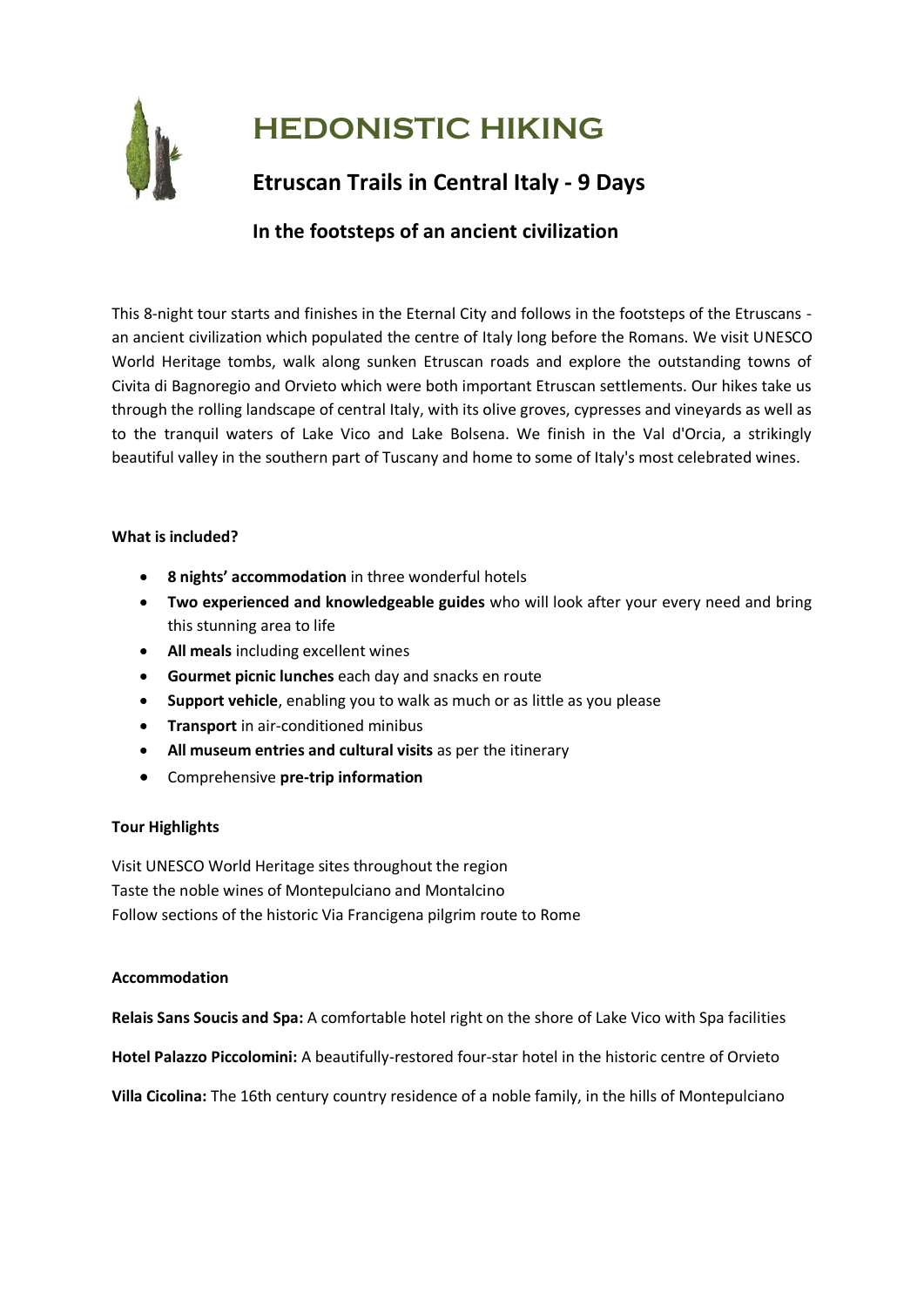#### **Itinerary**

#### **Day 1**

We meet at Rome Fiumicino Airport at 9.30 am. A short drive takes us to the UNESCO World Heritage site at Cerveteri where we have a private guided visit of the Etruscan tombs. It is important to be wearing your walking boots/shoes to hand for this first day. After a picnic we visit the Roman amphitheatre and church of Mithras in Sutri, before arriving at Lake Vico and our hotel, where we stay for two nights. Dinner tonight is in the hotel.



#### **Day 2**



A short drive takes us to the Casaletto Pass where we start our walk at 623 m. We climb through ancient beech forests before descending to Lake Vico for our picnic. After lunch we walk along the water's edge with lovely views of the volcanic lake. Dinner tonight is in a local restaurant**. (16km/10miles)**

#### **Day 3**

Today we leave Lake Vico and drive to another beautiful volcanic lake at Bolsena. After a visit to the church of Santa Christina we walk out of the crater on an old Roman road and through ancient sunken Etruscan roads. We pass more Etruscan tombs before stopping for our picnic. After lunch we continue through open farmland before the final climb into Orvieto. We stay here in the heart of the town for three nights. Dinner is in local restaurant. **(16.5km/10.2miles)**



#### **Day 4**



Our walk today takes us the extraordinary town of Civita di Bagnoregio. Once an Etruscan settlement it was later known as the "dying town", damaged first by a major earthquake and then by rapid erosion, leaving an island isolated in the landscape. Our hike takes us through wooded countryside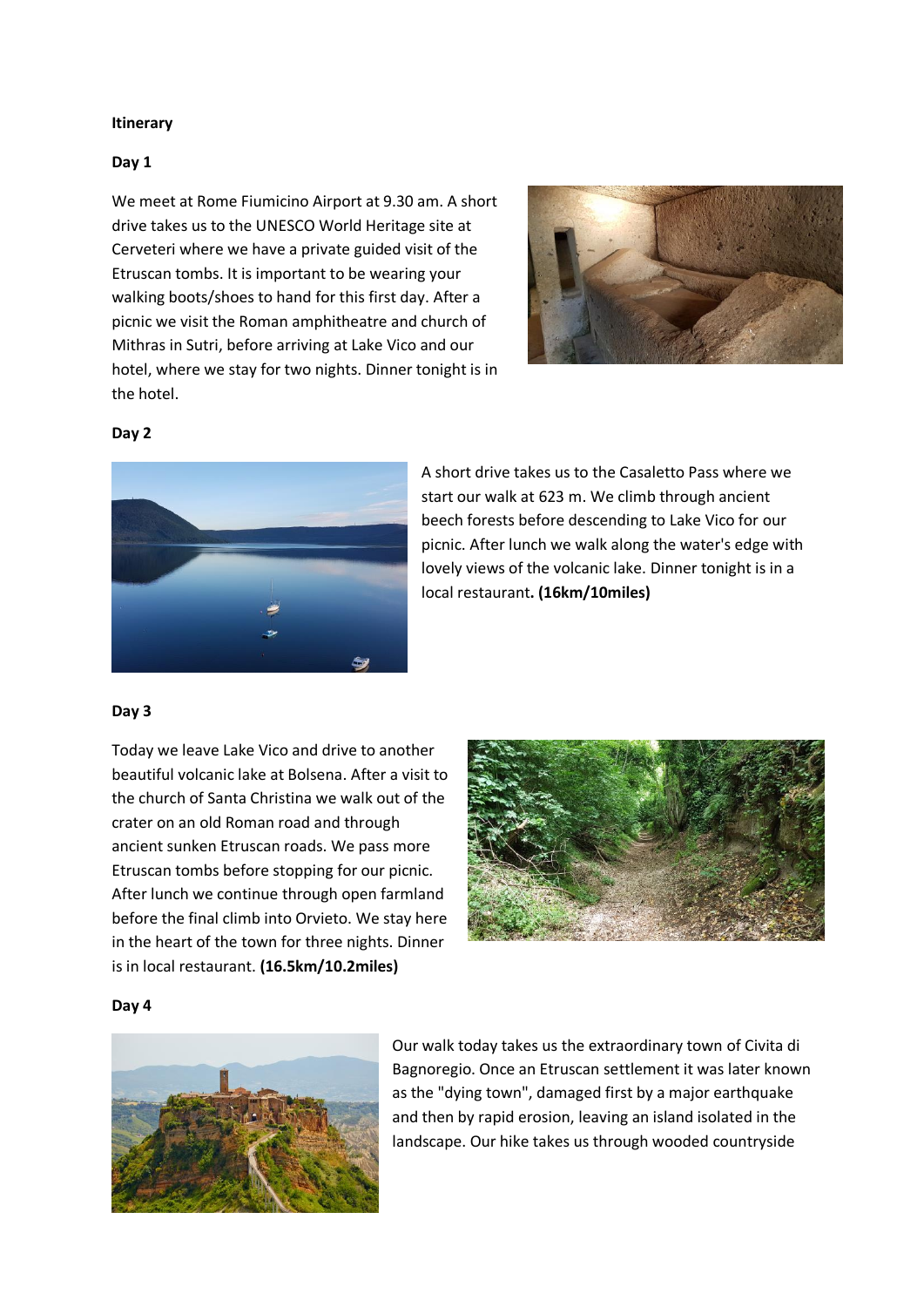and open farmland back to Orvieto. Dinner in a Slow Food restaurant in Orvieto. **(14.3km/8.8miles)**

## **Day 5**

Today is a non-walking day. We start with a tour of the town with an expert local guide before free time to explore Orvieto and its many interesting churches, museums and historic streets. Long lunch in one of Orvieto's top restaurants. Free time in the afternoon before we meet for an aperitif in a popular local bar.



#### **Day 6**



Today we leave Orvieto and head for the Val d'Orcia, one of the most beautiful valleys in Southern Tuscany. Our hike today takes us through open farmland on wide gravel roads (strade bianche) and we visit the famous gardens of La Foce, a property owned by writer Iris Origo who vividly recorded daily life in the valley during the second world war. Our hotel, where we stay for three nights, is in Montepulciano with views of the Tuscan landscape. Dinner in a local restaurant. **(9.8km/6miles)**

#### **Day 7**

A short drive takes us to Pienza, famous for Popes and pecorino cheese, where we visit the Piccolomini Palace. Our hike today takes us back towards Montepulciano, stopping for our picnic in the countryside en route. Later we visit a local winemaker, learn about the fabled Vino Nobile di Montepulciano and have the chance to make our own blend. Light dinner in town after the wine tasting**. (10km/6.1miles)**



#### **Day 8**



A short drive takes us the small town of San Quirico for the start of our walk. We stroll through the village and then follow farm tracks through open countryside with far-reaching views to Montalcino. After our picnic we take a short drive to Bagno Vignoni, an historic site famed for its hot springs and healing thermal waters. Time for an ice cream before we return to the hotel by van before our final dinner in Montepulciano. **(11.6km/7.2miles)**

**Day 9**

We return to Rome airport for 12.00 pm.